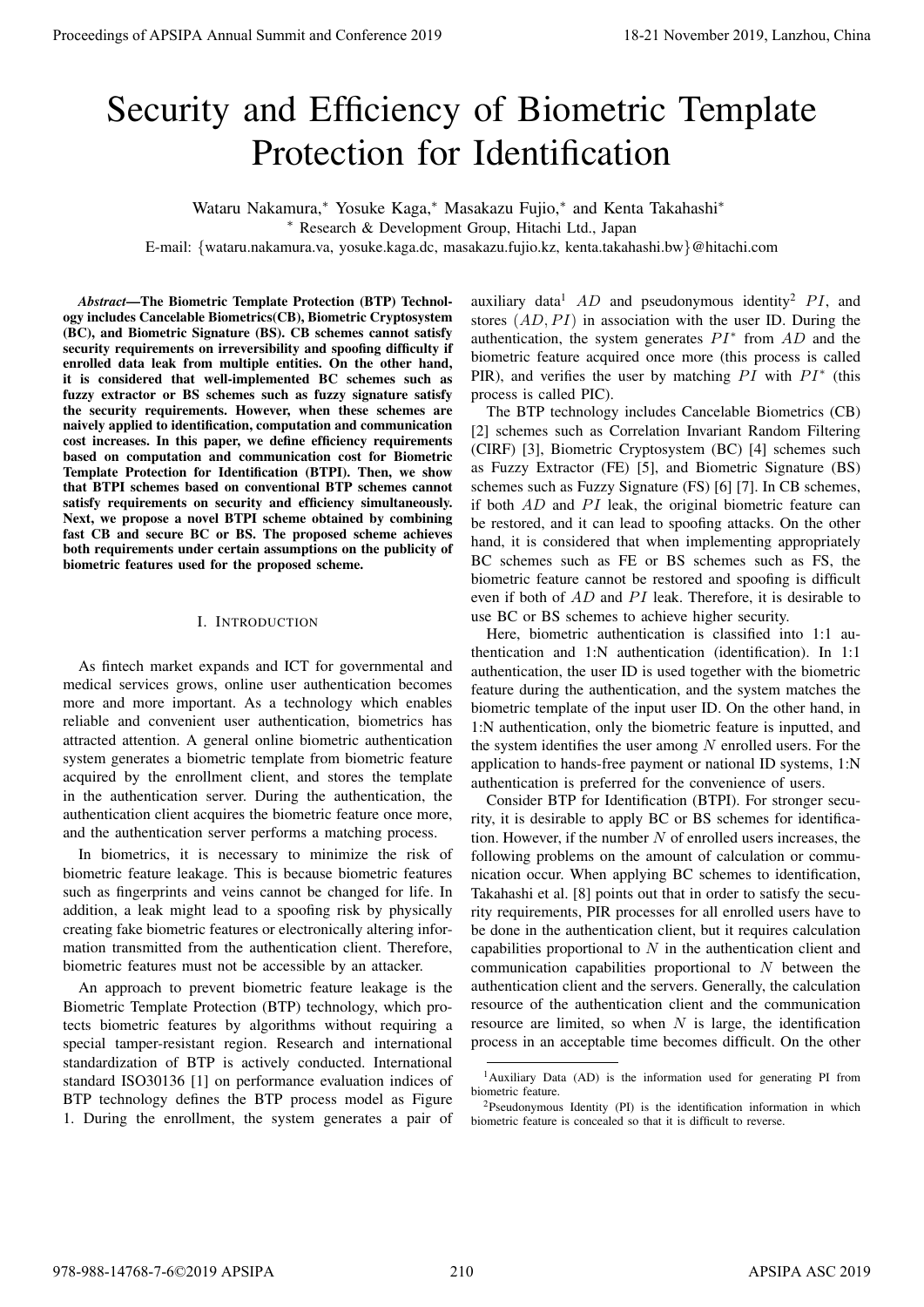

Fig. 1. BTP process model [1].

hand, when applying BS schemes to identification, the heavy process of *N* times PIC becomes a problem. Indeed, in currently known 1:1 BS schemes such as ones in [6][7], the PIC process includes an exponentiation calculation on a large order finite field, which takes much more computation time than a normal matching process. Therefore, if these 1:1 BS schemes are applied to identification for large-scale *N*, it is difficult to perform the identification in a realistic time even though *N* times PIC can be performed at the authentication server.

In this paper, we aim at constructing a BTPI scheme which is as secure as BC and BS and solves the problem on the amount of required calculation and communication. First, we define efficiency requirements<sup>3</sup> based on the amount of calculation and communication needed. Then, we evaluate BTPI schemes obtained by naively applying conventional BTP schemes to identification from security and efficiency requirements. Security requires irreversibility and resistance against spoofing attacks<sup>4</sup>. We show that these schemes do not satisfy all requirements. Next, we propose a novel BTPI scheme obtained by combining CB, which is fast for identification, and either of BC or BS, which has higher security. The proposed scheme achieves both security and efficiency requirements under certain assumptions on the publicity of biometric features used for the proposed scheme.

The rest of this paper is organized as follows. In Section II, we define the BTPI system model, assumptions, and requirements. In Section III, we evaluate BTPI schemes obtained by naively applying conventional BTP schemes to identification. In Section IV, we propose a novel BTPI scheme. In Section V, we conclude this paper.

### II. SYSTEM MODEL AND REQUIREMENTS

In this section, we describe the BTPI system model, assumptions on entities and requirements.

#### *A. BTPI System Model*

We consider a biometric identification system in which an enrollment client, multiple authentication clients<sup>5</sup>, an authentication server, and an auxiliary server<sup>6</sup> are connected to the network (Figure 2). Also, we assume that *N* users  $u_1, u_2, \ldots, u_N$  are enrolled to the system, and for a user  $u_i$  $(i \in \{1, \ldots, N\})$ , we call *i* the user ID.

During the enrollment for the user  $u_i$  ( $i \in \{1, \ldots, N\}$ ), the enrollment client acquires the biometric feature  $X_i$ . Then, the process by the enrollment client, the authentication server, and the auxiliary server with communication among them generates  $(AD_i, PI_i)^7$ .  $AD_i$  is stored in the auxiliary server, and  $PI_i$  is stored in the authentication server.

During the identification, an authentication client acquires the biometric feature  $X'$  from an enrolled user. Then, the process by the authentication client, authentication server, and the auxiliary server with communication among them identi-

<sup>&</sup>lt;sup>3</sup>Efficiency requirements are originally defined in [8]. However, in [8], the amount of calculation is considered only for an authentication client. We define efficiency requirements for not only calculation on the authentication client and communication but also calculation on the servers.

<sup>&</sup>lt;sup>4</sup>Although resistance against spoofing attacks is not included in security requirements in ISO30136, we think it is an important requirement, so we include it in the security requirements.

<sup>5</sup>The assumption that the system has multiple authentication clients is appropriate, for example, in the case of a hands-free payment system in which POS (Point of Sales) terminals are installed in multiple stores.

<sup>6</sup>For some BTP schemes such as CIRF[3], if both of *AD* and *P I* leak, the original biometric feature can be restored. Therefore, it is desirable to store *AD* and *PI* in different servers as [10, Section 1.5]. Considering this, we assume that the BTPI system has two servers.

 $^7AD_1, \ldots, AD_N$  may be equal as in CB.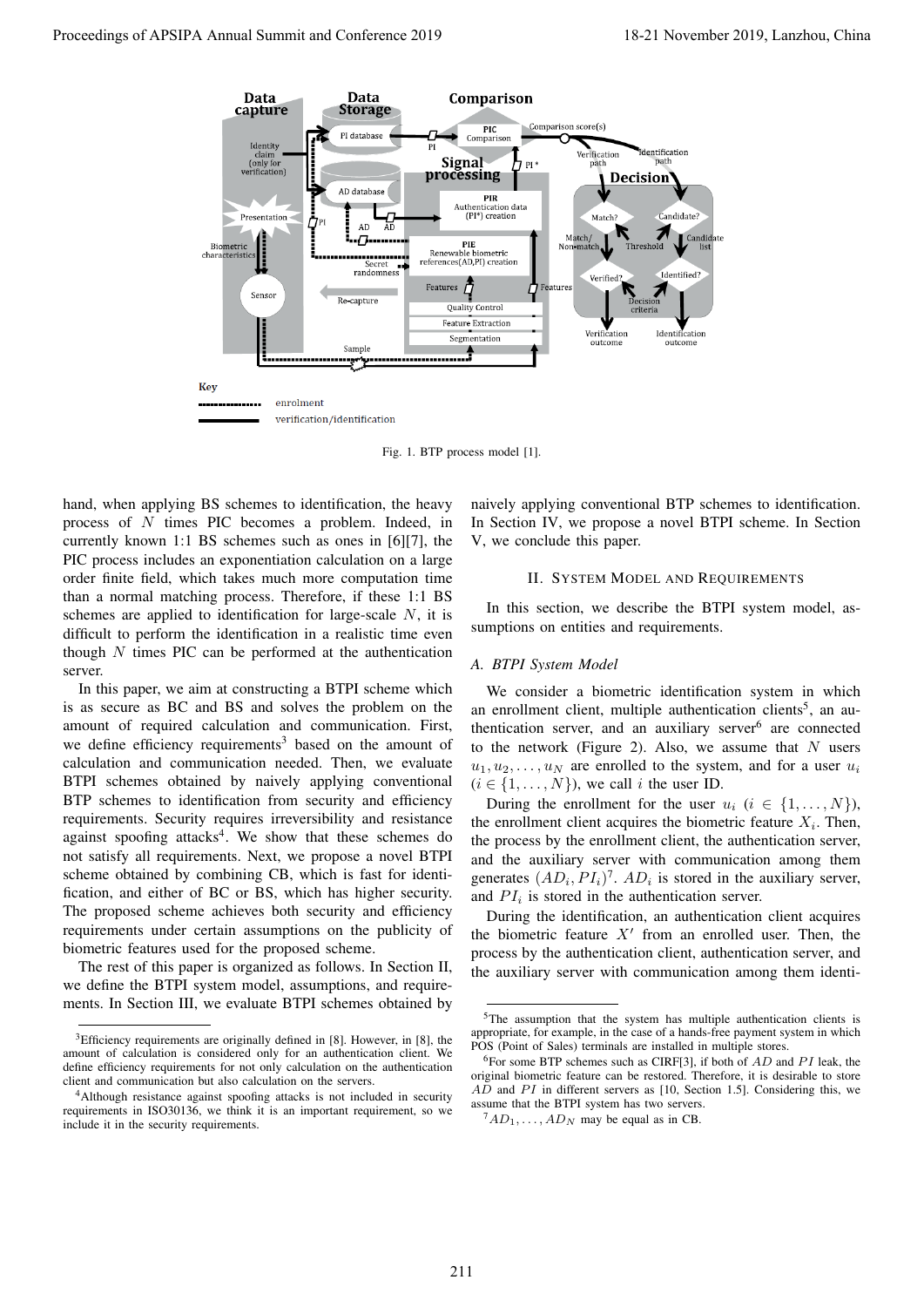

Fig. 2. BTPI System Configuration

fies the user<sup>8</sup>. If the identification process has succeeded, the authentication server outputs the identified user ID. Otherwise, it outputs a special symbol *⊥* which represents the failure of identification.

We classify the information used for identification processes at each entity into the following two.

- *• Static information*: information generated during the enrollment and stored in the entity.
- *• Dynamic information*: information which appears in memory temporarily during an enrollment or identification process and is discarded at the end of the process. Note that information communicated with other entities is included in dynamic information.

## *B. Assumptions*

We make the following assumptions  $(A)$ – $(E)$ .

- (A) Prior to an enrollment or identification process, the entities mutually perform equipment certification. Because of this, the risk that an attacker fraudulently installs an entity and performs enrollment or identification process is sufficiently low. In addition, communication between the entities is independently encrypted by SSL etc., so the risk that attackers acquire communication information by sniffing attack is sufficiently low.
- (B) The enrollment client is operated safely, meaning the risk that the program is tampered with, leading to dynamic information leak when an enrollment process is performed, is sufficiently low.
- (C) The authentication client does not have static information. We make this assumption because otherwise, multiple authentication clients would need to keep static information of all users (or common to all users). This would lead to the high cost of management such as addition, deletion, and update, and would increase the risk of leakage of the static information.
- (D) Authentication clients do *not* have a tamper-resistant<sup>9</sup>

region, but are tamper-evident<sup>10</sup>. Therefore, in order to spoof an authorized user, an attacker may modify the program of an authentication client and execute an unauthorized identification process. Also, the attacker may obtain dynamic information during the unauthorized identification process. On the other hand, due to tamperevidence, authorized users can check whether the program has been modified in an unauthorized way before an identification. Therefore, the risk of dynamic information leak from the authentication client during an identification by an authorized user (e.g., biometric feature of an authorized user, secret key in BC) is sufficiently low.

- (E) From the authentication server and auxiliary server, both static and dynamic information may leak. We make this assumption because identification processes are continuously performed in response to identification trials at many authentication clients, so the servers may be attacked during an identification process, leading to dynamic information leak. Also, dynamic information might also leak because of the server administrator's fraud. On the other hand, an attacker can*not* modify the program and perform an unauthorized identification process. We make this assumption because in general, the servers are more strongly protected from the modification of program in an unauthorized way<sup>11</sup>. Proceedings of APSIPA Annual Summit and Conference 2019<br>
Proceedings of APSIPA Annual Summit and Conference 2019<br>
Proceedings of APSIPA Annual Summit and Conference 2019<br>
Proceedings of APSIPA Annual Summit and Conference
	- *C. Requirements on BTPI*

Next, we define security and efficiency requirements for BTPI.

*1) Security Requirements:* In order to define security requirements, we consider possible capabilities based on the above assumptions (A)–(E).

First, we consider attacks on the authentication server or the auxiliary server. From the assumption (E), we consider an attacker who can obtain both dynamic and static information. On the other hand, the attacker can*not* perform an unauthorized identification.

Next, we consider attacks on an authentication client. From the assumptions (C)(D), an attacker can*not* obtain neither dynamic information during an authorized identification process nor static information. On the other hand, we consider an attacker who can modify the program of an authentication client and perform unauthorized identification processes as described in the assumption (D).

To summarize the above, we consider the following  $(a)$ – $(c)$ as the attacker capabilities.

(a) The attacker can acquire static and dynamic information from the authentication server.

<sup>8</sup>An example of the identification process is as follows. The auxiliary server sends  $AD_1, \ldots, AD_N$  to the authentication client. The authentication client generates  $PI_1^*, \ldots, PI_N^*$  by the PIR process using  $AD_1, \ldots, AD_N$  and  $X'$ , and sends  $PI_1^*, \ldots, PI_N^*$  to the authentication server. The authentication server identifies the user ID by the PIC process using  $PI_1, \ldots, PI_N$  and *P I<sup>∗</sup>* 1 *, . . . , P I<sup>∗</sup> N* . <sup>9</sup>Tamper-resistance stands for the property that performance such as acqui-

sition of biometric feature, PIR, and communication can be done secretly.

<sup>10</sup>Tamper-evidence stands for the property that evidence remains when an attacker accesses dynamic information or modifies the program. As described in [3], tamper-evidence can be realized by, for example, a digital signature that detects software tampering, so can be realized at the low cost compared to tamper-resistance.

<sup>&</sup>lt;sup>11</sup>Since there are many authentication clients, some of them might be insufficiently managed. For this reason, we consider the risk that the program of any of the authentication clients is modified is higher than the risk that the program of the servers is modified.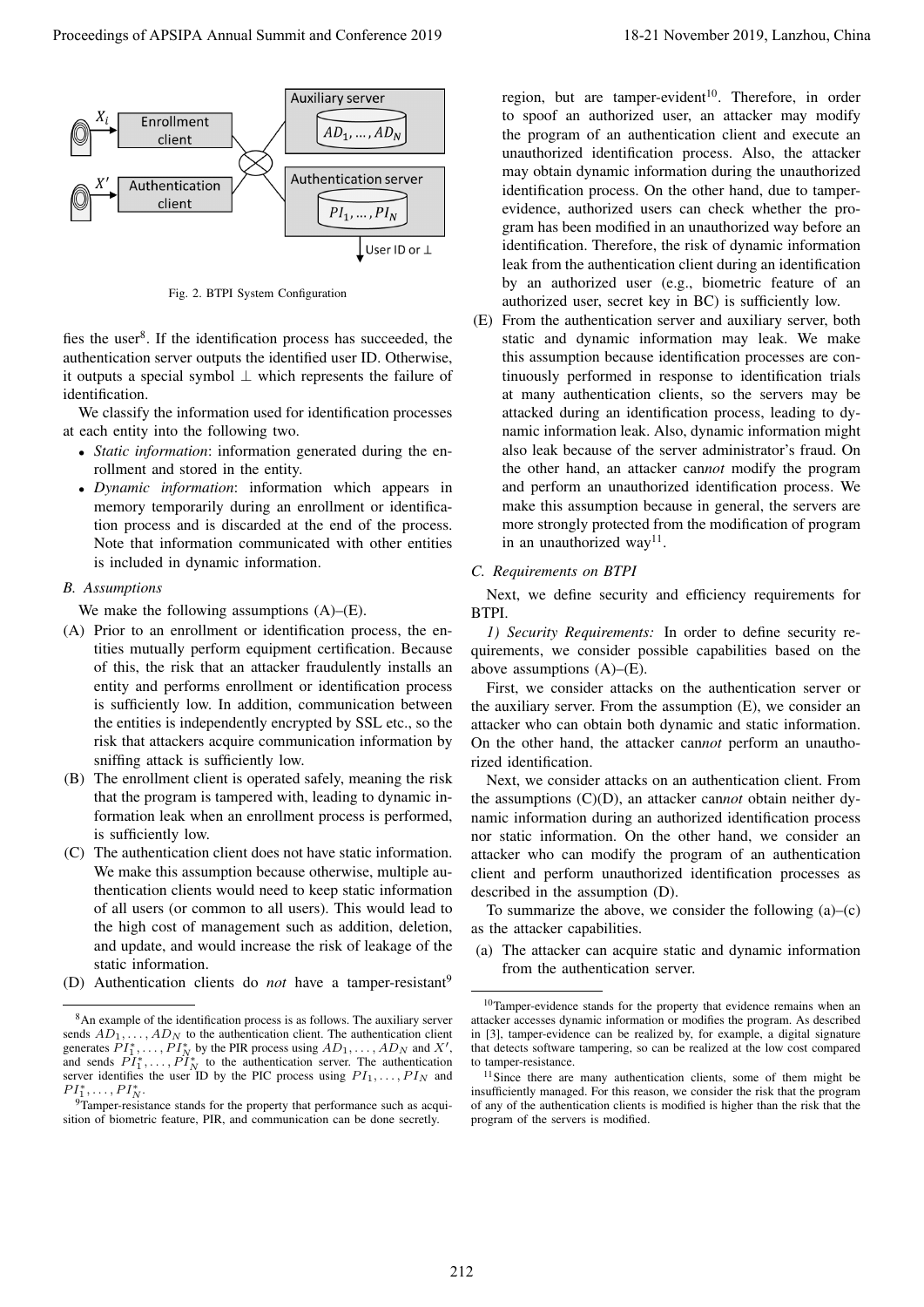- (b) The attacker can acquire static and dynamic information from the auxiliary server.
- (c) The attacker can modify the program of an authentication client and perform an unauthorized identification. By this ability, the attacker can try to acquire dynamic information during unauthorized authentication, and to spoof an authorized user.

We consider two levels of strength of attackers. We refer to an attacker who has only one ability of (a)–(c) as *a single attacker*, and refer to an attacker who has more than one ability as *a combined attacker*.

We consider the attacker aims to perform spoofing attacks or acquiring information on biometric features. Therefore, we consider the following (i)(ii) as security requirements.

- (i) *Single/combined spoofing difficulty* aims to make difficult the obtention of a successful output from the authentication server when performing an unauthorized identification based on previously acquired information.
- (ii) *Single/combined irreversibility* aims to make restoring biometric features based on the acquired information difficult.

In (i)(ii), "single/combined" stands for the attacker capabilities. For example, combined irreversibility means that it is difficult for an combined attacker to restore biometric features. Note that single spoofing difficulty means the attacker has only ability (c) because it is a necessary skill when attempting spoofing.

*2) Efficiency Requirements:* We consider the following (iii)-(v) as efficiency requirements<sup>12</sup>.

- (iii) *Client Efficiency* means that the amount of calculation in the authentication client during an identification process is constant order independent of *N*.
- (iv) *Communication Efficiency* means that the amount of communication during an identification process is constant order independent of *N*.
- (v) *Servers Efficiency* means that the identification process in the authentication and auxiliary servers are fast. In general, the servers can consume more computing resources than an authentication client, so it cannot be said immediately that the servers efficiency requirement is not satisfied even if the amount of calculation is proportional to *N*. On the other hand, if a time-intensive process is performed *N* times, it is difficult to perform an identification for large *N* in an acceptable time. Considering these, we evaluate relatively whether the servers efficiency requirement is satisfied.

### III. NAIVE BTPI SCHEMES

In this section, we evaluate BTPI schemes obtained by naively applying conventional BTP schemes to identification from requirements (i)–(v) described in Section II-C, and show that these schemes cannot satisfy all the requirements.

# *A. Evaluation of Naive BTPI Schemes*

We describe contents of naive BTPI schemes and evaluate them.

*1) A 1:N Normal Encryption (NE) Scheme:* Before treating BTPI, we consider an simpler identification scheme, which encrypt biometric feature  $X_i$  using a symmetric-key algorithm such as AES. We refer to this scheme as 1:N Normal Encryption (NE) scheme. Because this scheme is not included in BTPI, we describe the enrollment and identification processes without using AD or PI.

Prior to the enrollment, the auxiliary server generates and saves a cryptographic key *K*.

The enrollment process for a user  $u_i$  is as follows. The enrollment client sends  $X_i$  to the authentication server, and the auxiliary server sends *K* to the authentication server. Then, using  $K$ , the authentication server encrypts  $X_i$  into a ciphertext, denoted by  $C_i$ , and saves  $C_i$ .

The identification process is as follows. The authentication client sends biometric feature *X′* to the authentication server, and the auxiliary server sends *K* to the authentication server. Then, using *K*, the authentication server decrypts  $C_1, \ldots, C_N$  into  $X_1, \ldots, X_N$ , and identifies the user by matching  $X_1, \ldots, X_N$  with  $X'$ .

For this scheme, single irreversibility is not satisfied because an attacker with the ability (c) can obtain a decrypted version of  $X_1, \ldots, X_N$  during the identification. The single spoofing difficulty is satisfied because an attacker with only the ability (c) cannot obtain any information generated during the authorized identification process or stored in the servers. However, the combined spoofing difficulty is not satisfied because a combined attacker can obtain  $X_1, \ldots, X_N$  and can spoof a user  $u_i$  by inputting  $X_i$  to an unmodified authentication client. Client and communication efficiency requirements are satisfied trivially. Also, we evaluate that the servers efficiency requirement is satisfied because the process by the authentication server is decrypting  $X_1, \ldots, X_N$  by a symmetric-key algorithm in addition to matching  $X_1, \ldots, X_N$  with  $X'$ , and decryption is sufficiently fast if an algorithm such as AES is used. Proceedings of APSIPA Annual Summit and Conference 2019<br>
[A The matrix and the matrix and the matrix and the matrix and the matrix conference 2019 in the matrix and the matrix and the matrix conference 2019 in the matrix

We note that we can consider schemes which manage the symmetric key *K* more safely using secret sharing schemes or others. However, if  $X_1, \ldots, X_N$  are decrypted during the identification process, the security evaluation result is the same as above.

*2) A 1:N CB Scheme:* We consider a 1:N CB scheme obtained by applying CIRF  $[3]^{13}$  to identification and managing the cancelable parameter<sup>14</sup> by "parameter-server model"  $[10, 10]$ Section 1.5.2.1].

 $12$ Efficiency is originally defined in [8] as the condition that the number of referred ADs and generated PI*<sup>∗</sup>* s and the processes of PIR is constant independent of *N*. Under the assumption that PIR is performed at the authentication client, efficiency defined in [8] is equivalent to satisfying both client and communication efficiency requirements in our definition.

<sup>&</sup>lt;sup>13</sup>We consider CIRF because the matching in CIRF can be done relatively fast.

<sup>14</sup>The cancelable parameter is a kind of secret key, which determines the functions for converting the biometric features as described later.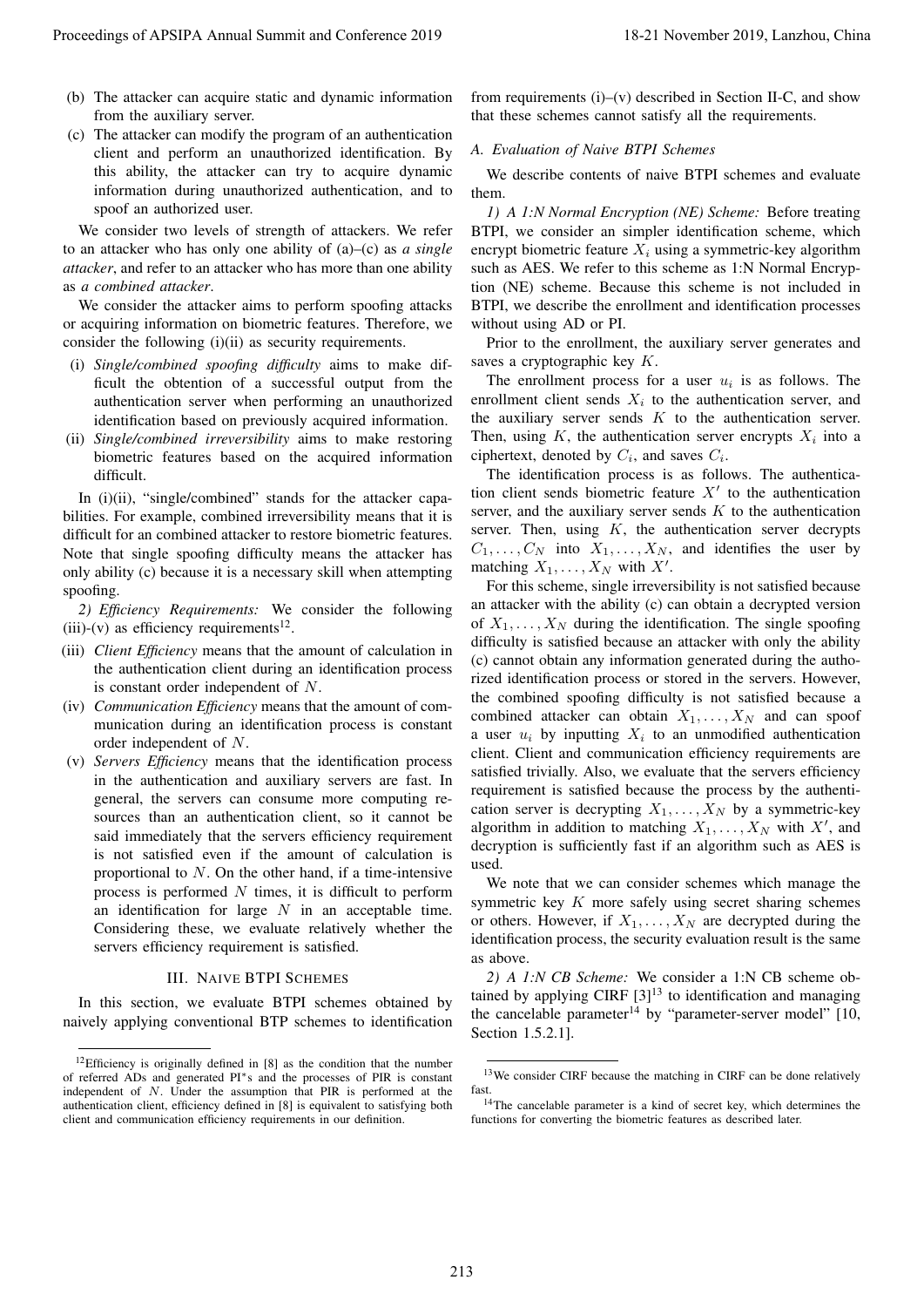Prior to the enrollment, the auxiliary server (called the parameter server in [10]) generates the cancelable parameter *K*, and stores *K* in itself. Because *K* is the common auxiliary data for  $u_1, \ldots, u_N$ , i.e.,  $AD_1 = AD_2 = \cdots = AD_N = K$ , we simply denote it as *AD*.

The enrollment process for a user  $u_i$  is as follows. The auxiliary server sends  $K$  to the enrollment client. The enrollment client generates  $PI_i$  by  $PI_i := f_K(X_i)$ , where  $f_K$  is a certain function determined by  $K$ . Then,  $PI_i$  is sent and stored in the authentication server.

The identification process is as follows. The auxiliary server sends *K* to the authentication client. The authentication client generates  $PI^*$  by  $PI^* := g_K(X')$  and send it to the authentication server, where  $g_K$  is a certain function determined by  $K$ . We denote this process by PIR<sup>CB</sup>. The authentication server identifies the user by matching  $PI_1, \ldots, PI_N$  with  $PI^{*15}$ . We denote this process by  $\text{PIC}^{\text{CB}(1:N)16}$ .

In later sections, we denote  $AD^{\text{CB}} := AD$ ,  $PI_i^{\text{CB}} := PI_i$ for  $i \in \{1, ..., N\}$ , and  $PI^{*CB} := PI^*$ .

For this scheme, single irreversibility is satisfied because even if either of  $AD$  or  $(PI_1, \ldots, PI_N, PI^*)$  leak, no information on  $(X_1, \ldots, X_n)$  leaks [3]. However, combined irreversibility is not satisfied because an attacker with the abilities (a)(b) can recover  $X_1, \ldots, X_N$  by obtaining *AD* and  $PI_1, \ldots, PI_N$ . As in the case of the 1:N NE scheme, single spoofing difficulty is satisfied but combined spoofing difficulty is not satisfied. Client and communication efficiency requirements are satisfied trivially. Also, we evaluate that servers efficiency requirement is satisfied because matching  $PI_1, \ldots, PI_N$  with  $PI^*$  in CIRF can be done relatively fast<sup>17</sup>. *3) A 1:N BC Scheme:* We consider a 1:N BC scheme

obtained by naively applying  $FE [5]^{18}$  to identification.

The enrollment process for a user  $u_i$  is as follows. The enrollment client generates a pair  $(sk_i, pk_i)$  of a secret key and a public key. Then, it generates *AD<sup>i</sup>* from *sk<sup>i</sup>* and *X<sup>i</sup>* , and sets  $PI_i := pk_i$ .  $AD_i$  is stored in the auxiliary server, and  $PI_i$  is stored in the authentication server.

The identification process is as follows. The authentication server generates a random number *m* called a challenge code and sends *m* and  $PI_1, \ldots, PI_N$  to the authentication client. The auxiliary server sends  $AD_1, \ldots, AD_N$  to the authentication client. Next, the authentication client recovers the secret  $key$   $PI_i^* := sk_i^*$  using  $X'$  and the received  $AD_i$  for each

 $i \in \{1, \ldots, N\}$ , and verifies  $sk_i^*$  using the received  $PI_i^{\text{BC}}$ . Then, for the user ID  $i'$  that has succeeded in the verification, the authentication client generates a signature  $\sigma_{i'}$  for *m* using  $sk_{i'}^{*}$ , and sends  $(i', \sigma_{i'})$  to the authentication server. We denote this process for the user  $i'$  by  $PIR_{i'}^{BC}$ . The authentication server verifies the pair  $(m, \sigma_{i'}, pk_{i'})$ . We denote this process by PIC<sup>BC</sup>. If the verification is successful, the authentication server outputs *i ′* as the user ID.

In later sections, we denote  $(AD_i^{BC}, PI_i^{BC}) := (AD_i, PI_i)$ for  $i \in \{1, ..., N\}$  and  $PI^{*BC} := PI^{*}$ .

For this scheme, combined spoofing difficulty and combined irreversibility are satisfied because recovering  $X_1, \ldots, X_N$ or spoofing is difficult even if all of  $AD_1, \ldots, AD_N$ ,  $PI_1, \ldots, PI_N$  and communication information during the identification process leak. Servers efficiency requirement is satisfied because the authentication server only verifies the signature once. However, as pointed out in [8], client and communication efficiency requirements are not satisfied because this scheme requires *N* iterations to recover the secret key in the authentication client, and transmission of  $AD_1, \ldots, AD_N$ .

We note that even if both of  $(AD_1, \ldots, AD_N)$  and  $(PI_1, \ldots, PI_N)$  are stored in the authentication server, the evaluation result is the same as the above.

*4) A 1:N BS Scheme:* We consider a 1:N BS scheme obtained by naively applying FS[6][7] to identification.

The enrollment process for a user  $u_i$  is as follows. The enrollment client generates  $PI_i$  from  $X_i$ . Then,  $PI_i$  is sent to and stored in the authentication server. On the other hand, this scheme does not require auxiliary data, i.e.,  $AD_1 = AD_2$  $\cdots = AD_N = \emptyset.$ 

The identification process is as follows. The authentication server generates a challenge code *m*, and sends *m* to the authentication client. The authentication client generates a signature  $\sigma$  for  $m$  using  $X'$ , and sends  $\sigma$  to the authentication server. We denote this process by  $PIR<sup>BS</sup>$ . Then, the authentication server verifies the pair  $(m, \sigma, PI_i)$  for all  $i \in \{1, \ldots, n\}$ , and output the user ID  $i'$  that has succeeded in the verification. We denote this process for  $i'$  by  $\text{PIC}_{i'}^{\text{BS}}$ .

In later sections, we denote  $PI_i^{\text{BS}} := PI_i$  for  $i \in$  $\{1, \ldots, N\}$  and  $PI^{*BS} := PI^{*}.$ 

For this scheme, combined spoofing difficulty and the combined irreversibility are satisfied from the property of FS. Also, as pointed out in [8], client and communication efficiency requirements are satisfied because the  $PIR<sup>BS</sup>$  is independent of *N* and the information transmitted during the identification process is only *m* and  $PI^*$ . However, we evaluate that servers efficiency requirement is not satisfied for the following reason. This scheme requires the authentication server to perform  $\text{PIC}_{i}^{\text{BS}}$  for all  $i \in \{1, \ldots, N\}$ . However,  $\text{PIC}_{i}^{\text{BS}}$  for each *i* requires exponentiation operation on a large-order finite field, which requires much more computational cost as compared to normal matching or matching by CB. Therefore, if *N* becomes large, PIC<sup>BS</sup> for all  $i \in \{1, ..., N\}$  in an acceptable time becomes difficult. Proceedings of APSIPA Annual Summit at Conference 2019 11:  $\frac{1}{2}$  November 2019 11:  $\frac{1}{2}$  November 2019 11:  $\frac{1}{2}$  November 2019 11:  $\frac{1}{2}$  November 2019 11:  $\frac{1}{2}$  November 2019 11:  $\frac{1}{2}$  November 201

<sup>&</sup>lt;sup>15</sup>By defining  $f_K$  and  $g_K$  appropriately, the matching can be done without restoring the biometric features.

<sup>&</sup>lt;sup>16</sup>In this scheme,  $AD^{\text{CB}}$  is simply sent to the authentication client. A more secure scheme is known, in which the identification process can be performed without the authentication client knowing  $AD<sup>CB</sup>$  [10, Section 1.5.2.2]. However, the evaluation result is same as the above from requirements in this paper.

<sup>&</sup>lt;sup>7</sup>The matching in CIRF can be done fast by Fast Fourier Transform (FFT). Also, for fastening identification of 1:N CB, indexing schemes such as in [11] can be used.

<sup>18</sup>We consider FE because it is considered that when implementing it appropriately, the biometric feature cannot be restored and spoofing is difficult even if both of *AD* and *PI* leak. On the other hand, we note that there are cases in which security is reduced because of bad implementation [12]. Therefore, implement should be done carefully.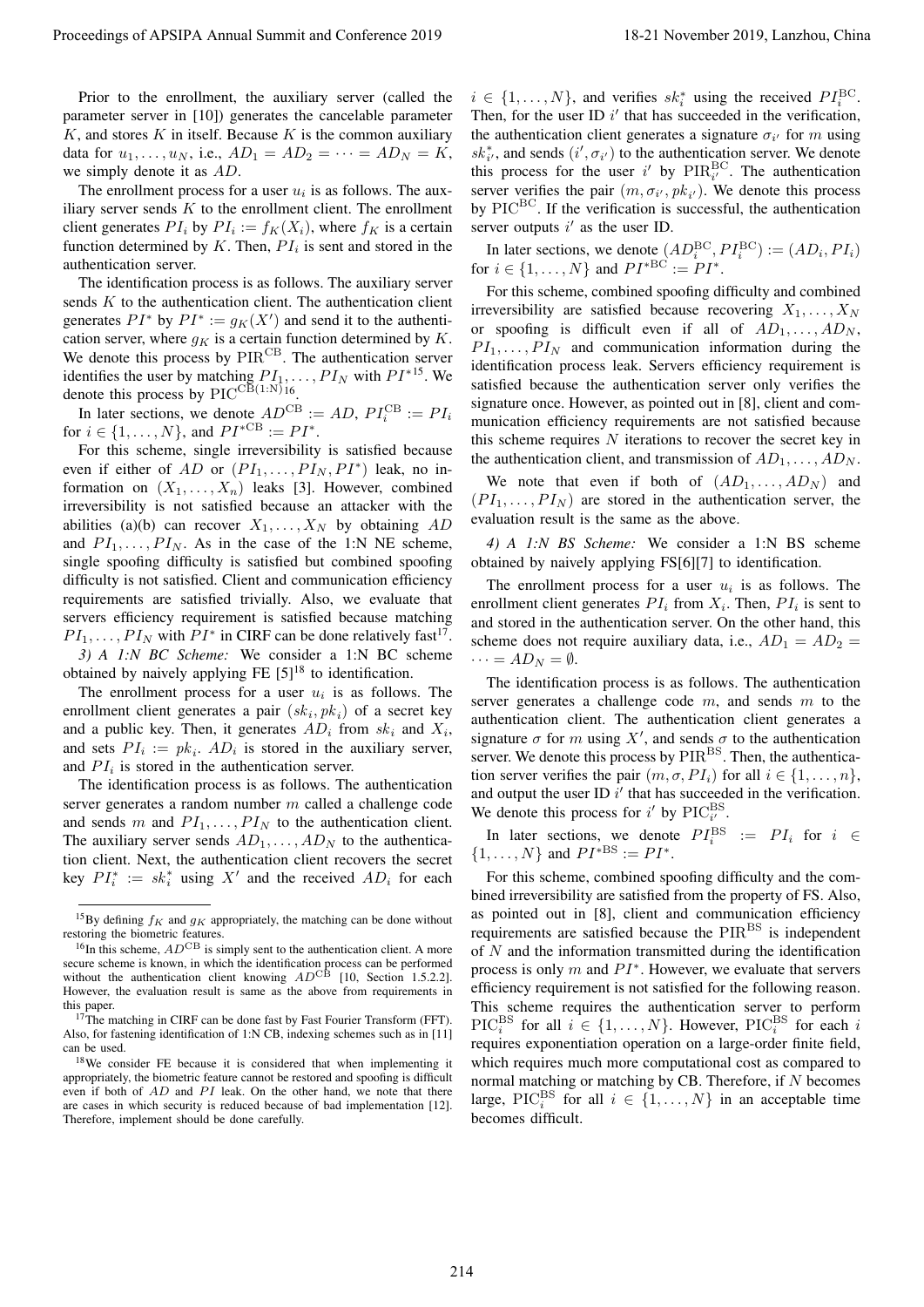|  | L VALUATION OF IVAIVE D'ITT OCHEMES |                         |               |        |                       |                     |                 |          |  |  |  |
|--|-------------------------------------|-------------------------|---------------|--------|-----------------------|---------------------|-----------------|----------|--|--|--|
|  | <b>Schemes</b>                      | Efficiency requirements |               |        | Security requirements |                     |                 |          |  |  |  |
|  |                                     | Client                  | Communication | Server |                       | Spoofing difficulty | Irreversibility |          |  |  |  |
|  |                                     |                         |               |        | Single                | Combined            | Single          | Combined |  |  |  |
|  | 1:NNE                               |                         |               |        |                       |                     |                 |          |  |  |  |
|  | 1:NCB                               |                         |               |        |                       |                     |                 |          |  |  |  |
|  | $1:N$ BC                            |                         |               |        |                       |                     |                 |          |  |  |  |
|  | 1:N BS                              |                         |               |        |                       |                     |                 |          |  |  |  |

TABLE I EVALUATION OF NAIVE BTPI SCHEMES

### *B. Problems of Naive BTPI Schemes*

The evaluation results in Section III-A are summarized in Table I. As shown in Table I, the above BTPI schemes do not satisfy the efficiency and security requirements simultaneously.

## IV. A BTPI SCHEME BY HIERARCHICAL MATCHING WITH TWO BIOMETRIC FEATURES

To solve the problems mentioned in the previous section, we propose a BTPI scheme which uses a hierarchical matching with two biometric features.

## *A. Assumptions and Requirements on Biometric Modalities*

We assume that the modalities of biometric features are classified into the following two. We refer to modalities relatively easy to obtain, such as face and voice, as *public modalities*, and ones relatively hard to obtain except during biometric authentication, such as vein and retina, as *private modalities*. Private modalities should be more strongly protected because they tend to be used for use-cases in which strong security is required. Also, public modalities should be protected to some extent, because leakage of them might lead to privacy violation. In this paper, we require that private modalities are protected at the level of combined irreversibility, and public modalities are protected at the level of single irreversibility.

#### *B. The Content of the Proposed BTPI Scheme*

The proposed scheme uses two features. The 1st feature is selected from public modalities, and the 2nd feature is selected from private modalities. We assume that no information on the 2nd feature can be obtained from the 1st feature<sup>19</sup>. Then, by combining 1:N CB and either of 1:1 BC or 1:1 BS, we construct a scheme which satisfies security and efficiency requirements.

We describe the proposed scheme. Prior to the enrollment, the system generates *AD*CB as described in Section III-A2.

The enrollment process for a user  $u_i$  is as follows. First, the enrollment client acquires two biometric features  $X_i := (Y_i, Z_i)$ . The 1st feature  $Y_i$  is selected from the public modalities, and the 2nd feature  $Z_i$  is selected from private modalities. Next, from *Y<sup>i</sup>* , the BTPI system generates  $PI_i^{\text{CB}}$  as described in Section III-A2. Also, from  $Z_i$ , it generates  $(AD_i^{\text{BC}}, PI_i^{\text{BC}})$  as described in Section III-A3, or  $PI_i^{\text{BS}}$  as described in Section III-A4. Then, the system sets  $(AD_i, PI_i) := ((AD_{i}^{CB}, AD_i^{BC}), (PI_i^{CB}, PI_i^{BC}))$  or  $(AD_i, PI_i) := (AD^{\text{CB}}, (PI_i^{\text{CB}}, PI_i^{\text{BS}})).$ 

The identification process is as follows (the identification process when 1:N BC is used for  $Z_i$  is shown in Figure 3). First, the authentication client acquires a pair  $X' := (Y', Z')$ of the 1st feature and the 2nd feature. Also, the auxiliary server sends  $AD<sup>CB</sup>$  to the authentication client. Next, the authentication client generates  $PI^{*CB}$  by applying  $PIR^{CB}$  to  $Y'$ , and sends it to the authentication server. Then, the authentication server identifies the user ID  $i'$  by PIC<sup>CB(1:N)20</sup>. After that, the system operates ( $\text{PIR}_{i'}^{\text{BC}}, \text{PIC}^{\text{BC}}$ ) or ( $\text{PIR}^{\text{BS}}, \text{PIC}_{i'}^{\text{BS}}$ ) for  $Z'$ . When the verification is successful, the authentication server outputs the user ID  $i'$ , and otherwise, it outputs  $\bot$ .

## *C. The Evaluation of the Proposed Scheme*

First, we evaluate the proposed scheme from efficiency requirements. Client efficiency requirement is satisfied because the process in the authentication client is  $PIR^{CB}$  for  $Y'$  and either of  $\text{PIR}_{i'}^{\text{BC}}$  or  $\text{PIR}^{\text{BS}}$  for  $Z'$ . Communication efficiency requirement is satisfied trivially. Servers efficiency requirement is satisfied because the process in the authentication server is PIC<sup>CB(1:N)</sup> and either of PIC<sup>BC</sup> or PIC<sup>BS</sup><sub>i'</sub>.

Next, we evaluate the proposed scheme against security issues. For the 1st feature  $Y_i$  selected from public modalities, single irreversibility is satisfied but combined irreversibility is not satisfied because CB is used. On the other hand, for the 2nd feature  $Z_i$  selected from private modalities, combined irreversibility is satisfied because BC or BS is used. Also, combined spoofing difficulty is satisfied for the following reason. In order to succeed in spoofing, it is necessary to generate a forged signature  $\tilde{\sigma}_{i'}$  for the received challenge code *m* passing the verification. From the assumption that no information on the 2nd feature can be obtained from the 1st feature,  $(AD^{\text{CB}}, PI_i^{\text{CB}})$  has no information on the values of *σ*˜*<sup>i</sup> ′* passing the verification. Therefore, an attacker has to generate  $\tilde{\sigma}_{i'}$  passing the verification from  $(AD_i^{BC}, PI_i^{BC})$  or  $PI_i^{\text{BS}}$ , which is difficult from the property of BC or BS. Proceedings of APSIPA Annual Summit and Europea 2019<br>
Proceedings of APSIPA Annual Summit and  $\frac{1}{2}$ <br>
Proceedings of APSIPA Annual Summit and Conference 2019, Lanzhou, Lanzhou, Lanzhou, Lanzhou, Lanzhou, Lanzhou, Lanzh

The evaluation results of the proposed scheme is shown in Table II. In Table II, the proposed scheme is referred to as 1:N CB + (BC or BS) because in the identification process of the proposed scheme, after the candidate user is identified by 1:N CB, the authentication process of BC or BS is performed. Here, as a scheme which uses two features in order to satisfy client, servers, and communication efficiency requirements, and combined spoofing difficulty, we can consider the scheme

<sup>&</sup>lt;sup>19</sup>For example, if the two features are obtained from different parts such as a face and a finger, this assumption is satisfied.

 $20$ For simplicity, we assume that only one candidate user is identified by PIC<sup>CB(1:N)</sup>. However, practically, it is sufficient to narrow down the *N* enrolled users to a few candidates for which 1:N BC or 1:N BS can be performed in an practical time.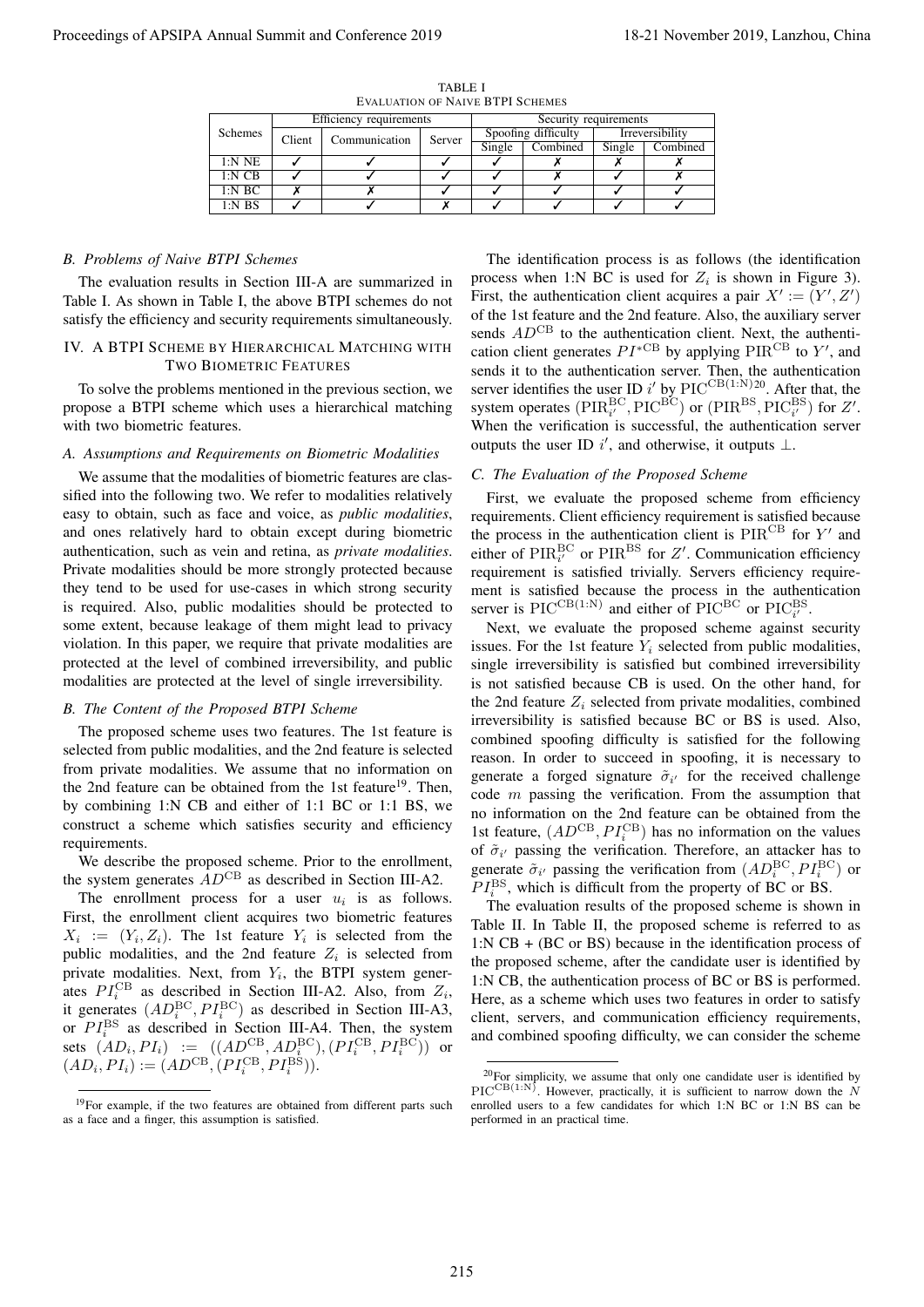

Fig. 3. The Identification Process of the Proposed Scheme

obtained by replacing 1:N CB in the proposed scheme with 1:N NE. We refer to this scheme as 1:N NE + (BC or BS), and show the evaluation result of this scheme in Table II for reference. This scheme does not satisfy single irreversibility, and other properties can be shown by the same way as the proposed scheme.

The proposed scheme has the following properties as compared to others. First, we can show from Table II that the proposed scheme satisfies client, servers, and communication efficiency requirements, and combined spoofing difficulty simultaneously. As shown in Table I, the BTPI schemes based on conventional BTP schemes cannot satisfy these requirements simultaneously. Next, on irreversibility, the following can be said. The 2nd feature should be strongly protected because it is selected from private modalities. By the proposed scheme, it is protected at the level of combined irreversibility. Also, the 1st feature, which is selected from public modalities, is protected at the level of single irreversibility.

The proposed scheme realizes BTPI which satisfies efficiency requirements, is protected against spoofing attacks by attackers who can have access to multiple entities, and can protect biometric features at a sufficient level.

## V. CONCLUSION

In this paper, we evaluated some BTPI schemes based on conventional BTP schemes, and showed that they did not satisfy efficiency and security requirements simultaneously. Also, we proposed a BTPI scheme which used two features and performed a hierarchical matching by CB and either of BC or BS. The proposed scheme satisfies efficiency requirements and combined spoofing difficulty, and can protect biometric feature at sufficient level.

The following future work remains:

- *•* To evaluate experimentally the proposed scheme efficiency server-side.
- *•* To categorize public and private modalities more reasonably.

#### **REFERENCES**

- [1] "Information technology performance testing of biometric template protection schemes," *ISO/IEC 30136,* 2018.
- [2] N. K. Ratha, J. H. Connell, and R. M. Bolle, "Enhancing security and privacy in biometric-based authentication systems," *IBM Systems Journal*, vol. 40, no. 3, pp. 614–634, 2001.
- [3] K. Takahashi and S. Hirata, "Cancelable biometrics with provable security and its application to fingerprint verification," *IEICE Transaction on Fundamentals*, vol. 94-A, no. 1, pp. 233–244, 2011.
- [4] U. Uludag, S. Pankanti, S. Prabhakar, and A. Jain, "Biometric cryptosystems: Issues and challenges," vol. 92, no. 6, pp. 948–960, 2004.
- [5] Y. Dodis, R. Ostrovsky, L. Reyzin and A. Smith, "Fuzzy extractors: how to generate strong keys from biometrics and other noisy data," *SIAM Journal on Computing*, vol. 38, no. 1, pp. 97–139, 2008.
- [6] K. Takahashi, T. Matsuda, T. Murakami, G. Hanaoka, and M. Nishigaki, "A signature scheme with a fuzzy private key", *Proc. of 13th International Conference on Applied Cryptography and Network Security (ACNS2015)* LNCS9092, pp. 105–126, 2015.
- [7] T. Matsuda, K. Takahashi, T. Murakami, and G. Hanaoka, "Fuzzy signatures: relaxing requirements and a new construction," *Proc. of 14th International Conference on Applied Cryptography and Network Security (ACNS2016)* LNCS9696, pp.97–116, 2016.
- [8] K. Takahashi, T. Matsuda, T. Murakami, and G. Hanaoka, "On the security and efficiency of template protected biometric identification," *Proc. of 2017 Symposium on Cryptography and Information Security (SCIS2017)*, 3B1-6, 2017 (in Japanese).
- [9] K. Takahashi, S. Hirata, M. Mimura, and S. Tezuka, "A protocol for secure remote authentication using biometrics," *IPSJ Journal*, vol. 49, no. 9, pp. 3016–3027, 2008 (in Japanese).
- [10] D. C. L. Nao, A. B. J. Teoh, and J. Hu, *Biometric security*, Cambridge Scholars, 2015.
- [11] T. Murakami, R. Fujita, T. Ohki, Y. Kaga, M. Fujio, and K. Takahashi, "Cancelable permutation-based indexing for secure and efficient biometric identification," *IEEE Access*, vol. 7, pp. 45563–45582, 2019.
- [12] S. Hidano, T. Ohki, and K. Takahashi, "Evaluation of security for protected template in biometric cryptosystem using fuzzy commitment scheme," *IPSJ Journal*, vol. 54, no. 11, pp. 2383–2391, 2013 (in Japanese).